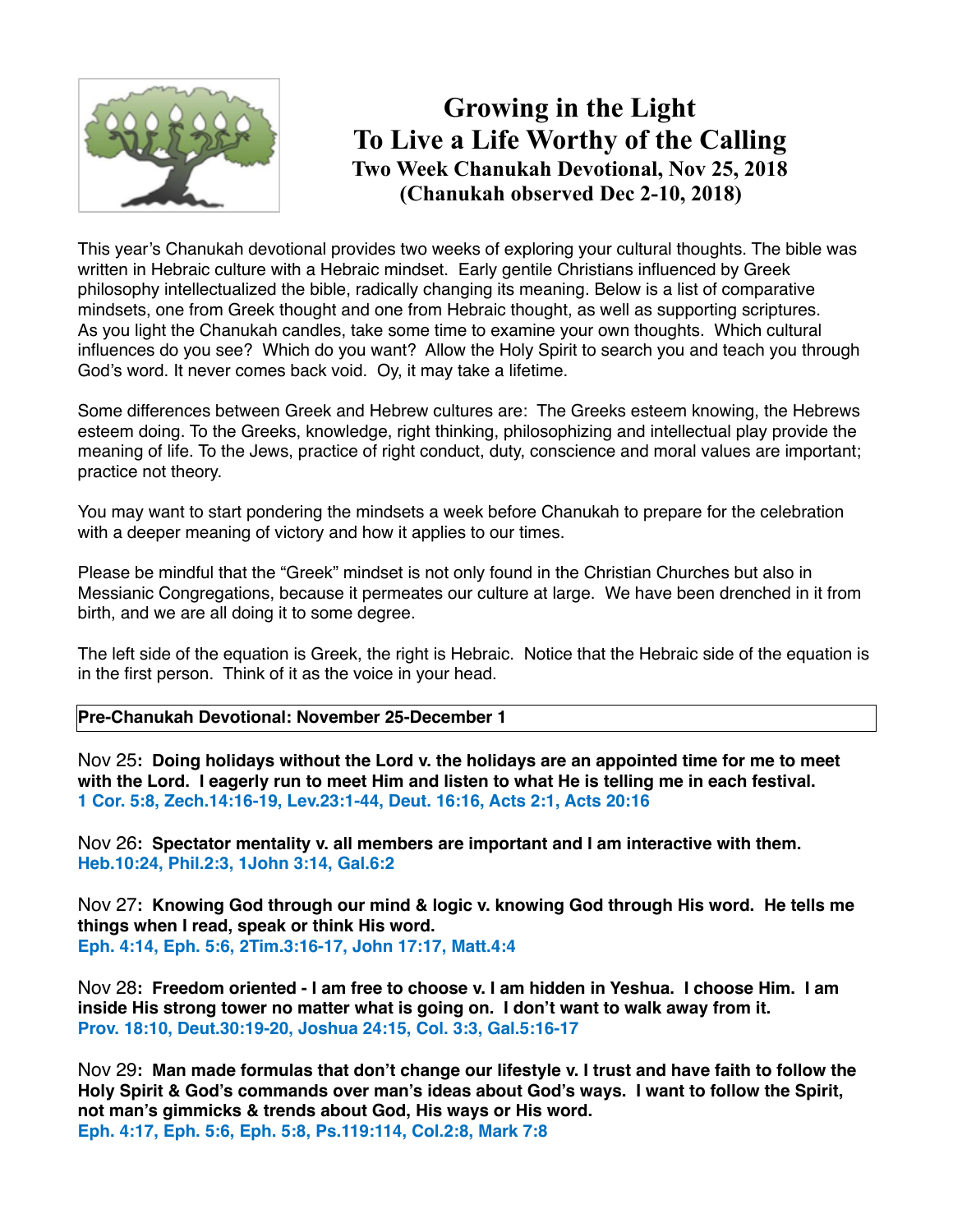Nov 30**: Worship is something we do at service v. every aspect of my life is worship. I see Him and worship Him in my activities & introspections. John 4:23-24, Heb.13:15, Romans 12:1**

**Dec 1: No accountability v. God calls me to be accountable to others. I consider them. Eph. 4:2-6, Gal.6:1-5, Prov. 27:17, 1 Thess.5:14** 

**Chanukah Begins: First Night (Dec 2), Last Night (Dec 10)**

**First NIght of Chanukah, Dec.2: Individually minded v. community minded. I belong and I am an integral part of communities God has placed me in. I need to consider the whole, as well as myself.**

**Heb.10:24-25, Acts 2:42-47, Gal.6:2, Eccl.4:9-12, Matt.22:37-40**

**Second Night of Chanukah, Dec.3: I am my #1 preference v. I am to esteem others higher than myself. I consider and value the integrity of another person by showing them honor in my speech and interactions with them. I know they have feelings and need me to value them. 2Tim.3:2, Rom.2:8, Rom.12:10, Phil.2:3-4, 1 Cor.10:24**

**Third Night of Chanukah, Dec.4: I am right, you are wrong. Using rhetoric & debate to dazzle others or buffet them with arguments v. I learn when I interact with other people. I engage in a back and forth exchange of honest thoughts & feelings with mutual respect. They may have a point and so do I.**

**Eph. 4:18-19, Rom.14:1, James 1:26, 2 Tim.2:23-24, Rom.14:19, 1 Cor.13:1-13, Jm.3:17**

**Fourth NIght of Chanukah, Dec.5: My worth is based on money, power, status & knowledge v. I understand that in the end, the worth I carry inside me is based on my relationships; intimate or casual. How did I treat other people? What level of exchange did I give them? Could they see God's light in me?**

**Heb.13:5, Lev.25:35-38, 1 John 2:15-17, Eccl.5:10, Matt.28:19, Col.3:14, Rom.15:2, John 15:13**

**Fifth Night of Chanukah, Dec.6: Man/Self-centered v. God centered. He is my focus. Psalm 27:1, Col 3:1-2, Psalm 1:1-6, 2 Tim 2:15, Matt 6:24, Rom.12:2, Phil.1:20-21, Ps.92:4, Rom 8:8, Ps.119:10**

**Sixth Night of Chanukah, Dec.8: Random acts of kindness (external) v. giving from a heart of love (internal). What you give from the heart as you act in kindness, God returns. Your heart grows with love. It shines like a jewel and you become the light of the world Matt 5:14-15, 1 Cor.13, Eph.6:6, Prov.21:2, Ezek.11:19, Ps.26:2, Ps.27:14, Prov.22:11**

**Seventh Night of Chanukah, Dec.9: Competition is important v. cooperation in a group. I can add input through the art of communication, relationship & prayer. It's ok if I'm not the know it all. I am a servant of the living God. 1 John 1:7, 1Thess. 5:11, Ps.133:1-3, 1 Cor. 2:10, Rom. 12:16, 1 Cor.12:14-16, Eph. 5:21,** 

**Eighth Night of Chanukah, Dec.10: Prayer is always based on a need v. I know everything comes from the power of the Lord so I trust and am secure that he will always provide and sustain me. I want to bless Him in my prayers and my life.** 

**Ps.34:1-4, Ps.103, Ps.135, Jer.1:12, Phil. 4:19, Eph.6:18, Ps.100:4**